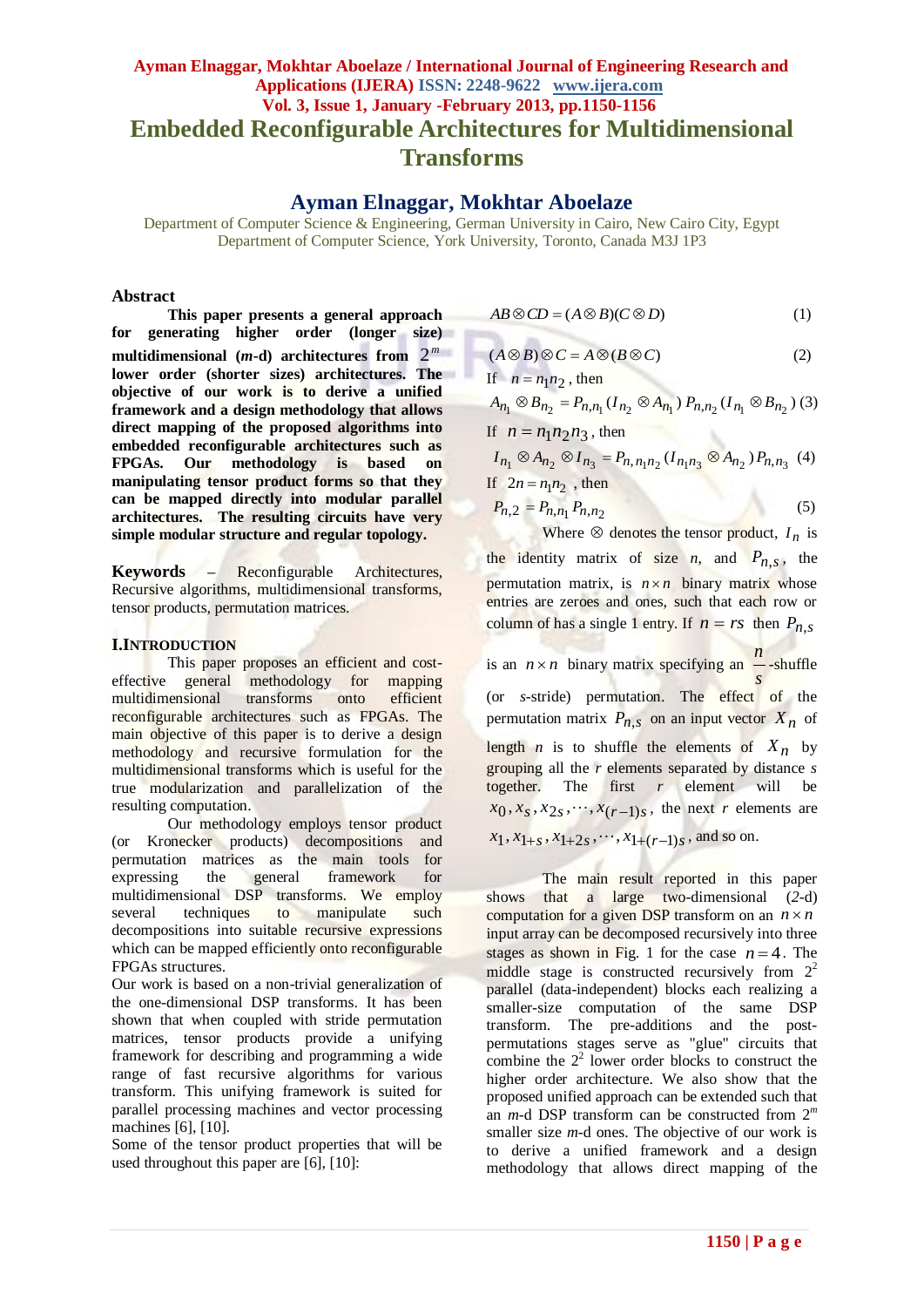proposed algorithms into reconfigurable FPGAs architectures.

Observe that, we have drawn our networks such that data flows from right to left. We chose this convention to show the direct correspondence between the derived algorithms and the proposed reconfigurable architecture.

#### **I.A GENERAL FRAMEWORK FOR 1-D RECURSIVE DSP TRANSFORMS**

In this section, we present a general framework to derive recursive formulations for multidimensional transforms. Given a 1-d DSP algorithm in a matrix-vector form

$$
Y_m = T_{m,n} \ X_n \tag{6}
$$

Where,  $T_{m,n}$  is the transform matrix,  $X_n$ 

and  $Y_m$  are the input vector of size  $n$  and the output vector of size  $m$ , respectively. Then, using sparse matrix factorization approach [9], the matrix *Tm*,*n* can be factorized so that

$$
T_{m,n} = T_1 T_2 \cdots T_k \tag{7}
$$

Where, each of the matrices  $T_1, T_2, \dots, T_k$ is sparse. Sparseness implies that either most of the elements of the matrix are zeros or the matrix in the block diagonal form. By applying tensor product property (3) to the block diagonal matrices of equation (7), we have

$$
T_{m,n} = (R_i)(I_j \otimes T_{m/2,n/2})(Q_k)
$$
 (8)

Where,  $Q_k$  and  $R_i$  are the pre- and postprocessing glue structure that combine *j* blocks in parallel of the lower-order transform of size  $T_{m/2,n/2}$ .

#### **A. The 1-d Linear Convolution**

The 1-d linear convolution matrix  $C(n)$  of

size  $n = 2^{\alpha}$ , where  $\alpha$  is an integer can be written as [5], [6]

$$
C(n) = R_n(I_3 \otimes C(n/2))Q_n.
$$
 (9)

Where,

$$
\begin{array}{l} \displaystyle Q_n \!\!=\!\! (P_2 \alpha -\! 1_{3,2} \alpha -\! 2_3)^{\alpha -1} [(I_2 \alpha -\! 1 \otimes A) P_2 \alpha_{,2} \alpha -\! 1].\\ \displaystyle R_n \!=\! R_2 \alpha -\! k \; (P_{3(2^\alpha-1),3} (I_2 \alpha_{-1} \otimes B) P_{3(2^\alpha-1), (2^\alpha-1)}) \end{array}
$$

$$
A = \begin{bmatrix} 1 & 0 \\ 1 & 1 \\ 0 & 1 \end{bmatrix} , \qquad B = \begin{bmatrix} 1 & 0 & 0 \\ -1 & 1 & -1 \\ 0 & 0 & 1 \end{bmatrix}
$$

In this case  $j = 3$  (three parallel blocks of the convolution of smaller size  $n/2$ ). The realization of the 1-d linear convolution is shown in Fig. 1.



Fig. 1. The realization of the 1-d linear convolution

*B. The 1-d DCT*

The 1-d DCT  $T_n$  of size  $n$  can be written as [3], [7]

$$
T_n = R_n (I_3 \otimes T_{n/2}) Q_n.
$$
  
\nWhere  
\n
$$
R_n = P_{n,n/2} (I_{n/2} \oplus L_{n/2}) ,
$$
  
\n
$$
Q_n = (I_2 \otimes V_{n/2}^{-1}) (I_{n/2} \oplus C_{n/2}) (F_2 \otimes I_{n/2}) V_n.
$$
  
\n
$$
C_n = diag \left[ \frac{1}{2 \cos \phi_n} \right],
$$
  
\n
$$
\phi_n = \frac{\pi}{2n} (4M + 1), M = 0, 1, ..., n - 1,
$$
  
\n
$$
L_m = \begin{bmatrix} 1 & 1 & 0 & 0 & \cdots & 0 & 0 \\ 0 & 1 & 1 & 0 & \cdots & 0 & 0 \\ 0 & 0 & 1 & 1 & \cdots & 0 & 0 \\ \vdots & \vdots & \vdots & \vdots & \ddots & \vdots & \vdots \\ 0 & 0 & 0 & 0 & \cdots & 1 & 0 \\ 0 & 0 & 0 & 0 & \cdots & 1 & 0 \\ 0 & 0 & 0 & 0 & \cdots & 0 & 1 \end{bmatrix},
$$
  
\n
$$
V_n = (I_{n/2} \oplus J_{n/2}) P_{n,2},
$$
  
\n
$$
F_2 = \begin{bmatrix} 1 & 1 \\ 1 & -1 \end{bmatrix},
$$
 (10)

 $I_{n/2}$  is the identity matrix of dimension  $n/2$ ,  $\oplus$ is the direct sum operator,  $J_{n/2}$  is the exchange matrix of order  $n/2$  defined as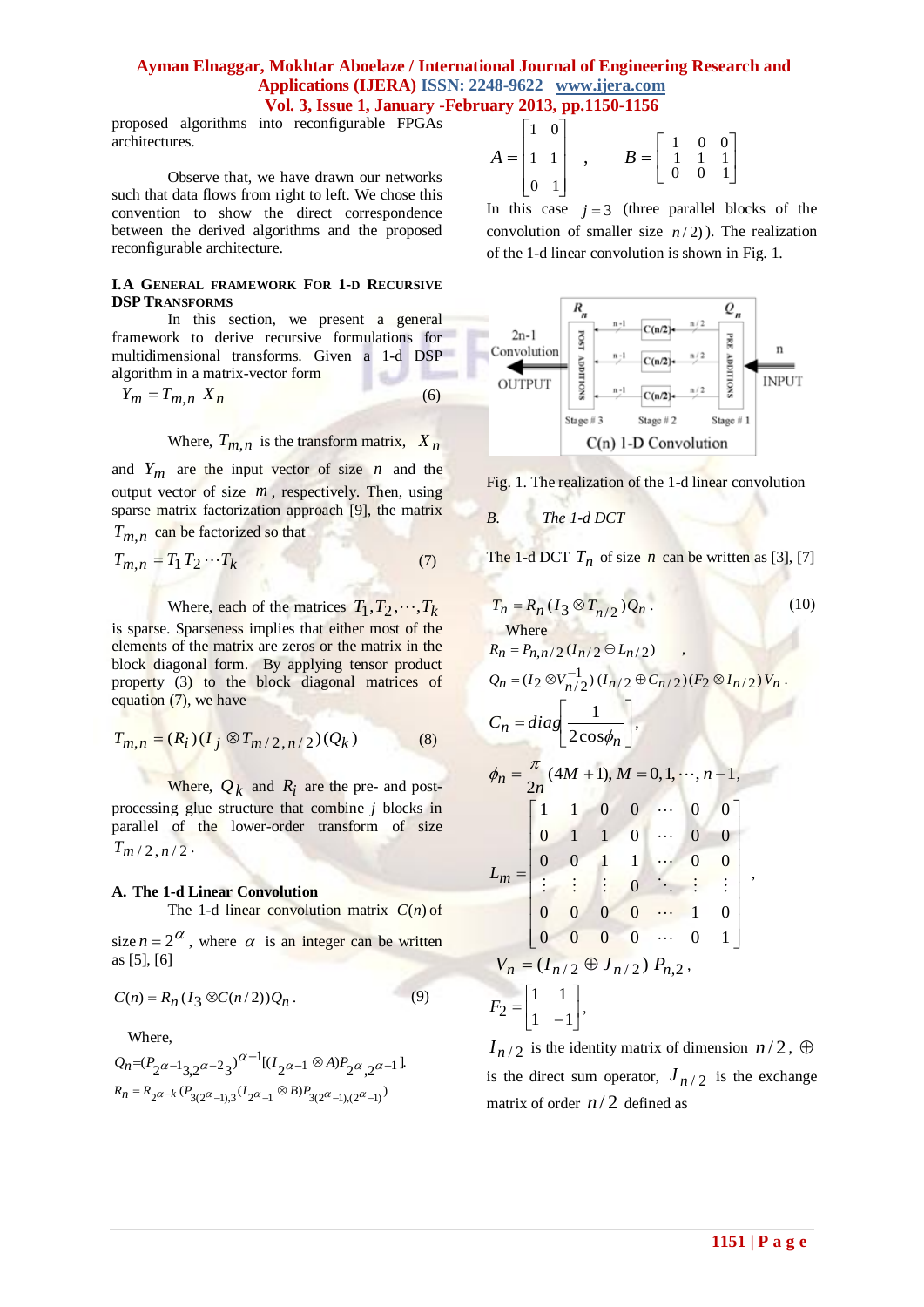$$
J_{n/2} = \begin{bmatrix} 0 & 0 & \cdots & 0 & 0 \\ 0 & 0 & \cdots & 1 & 0 \\ \vdots & \vdots & \ddots & \vdots & \vdots \\ 0 & 1 & \cdots & 0 & 0 \\ 1 & 0 & \cdots & 0 & 0 \end{bmatrix},
$$

In this case  $j = 2$  (two parallel blocks of the DCT of smaller size  $n/2$ ). The realization of the 1-d DCT is shown in Fig. 2.



Fig. 2. The realization of the 1-d DCT

#### **C. The 1-d WHT**

Our last example is the 1-d WHT. The original 1-d WHT transform matrix is defined as [1], [2]

$$
W_n = \begin{pmatrix} W_{n/2} & W_{n/2} \\ W_{n/2} & -W_{n/2} \end{pmatrix}, \quad W_2 = \begin{pmatrix} 1 & 1 \\ 1 & -1 \end{pmatrix}, \tag{11}
$$

Where,  $W_2$  is the 2-point WHT. Let  $k = \log_2 n$ , we can write equation (11) in the iterative tensorproduct form

$$
W_n = W_2 \otimes W_{n/2} = W_2 \otimes W_2 \otimes \cdots \otimes \cdots W_2
$$
  
= 
$$
\prod_{i=0}^{k-1} (I_{2^i} \otimes W_2 \otimes I_{2^{k-i-1}})
$$
 (12)

which using property (4), can be modified to

$$
W_n = \prod_{i=0}^{k-1} P_{n,2^{i+1}} \left( I_{2^{k-1}} \otimes W_2 \right) P_{n,2^{k-i-1}} \tag{13}
$$

As an example, we can express  $W_8$  as

$$
W_8 = \begin{bmatrix} P_{8,2} & (I_4 \otimes W_2) P_{8,4} \end{bmatrix} \begin{bmatrix} P_{8,4} & (I_4 \otimes W_2) P_{8,2} \end{bmatrix}
$$
  
\n
$$
\begin{bmatrix} P_{8,8} & (I_4 \otimes W_2) P_{8,1} \end{bmatrix}
$$
\n(14)

The realization of  $W_8$  is shown in Fig. 3 (a).

 Applying property (5) to equation (14) and noting that now the permutations in two adjacent stages can be grouped together into a single permutation, the adjacent permutations *P*8,2 *P*8,8 (from the first and the second stage) will be replaced by the single permutation  $P_{8,2}$  and the adjacent permutations  $P_{8,4}$   $P_{8,4}$  (from the second and the third stage) will be replaced by the single permutation  $P_{8,2}$  as shown in Fig. 3 (b). Similarly, equation (13) can be simplified to

$$
W_n = \prod_{i=0}^{k-1} P_{n,2} (I_{2^{k-1}} \otimes W_2)
$$
 (15)

Thus,  $W_n$  can be computed by the cascaded product of *k* similar stages (independent of *i*) of double matrix products instead of the triple matrix products in equation (8). Alternatively, we realize  $(15)$  by a single block of  $P_{n,2}$  ( $I_{2^{k-1}} \otimes W_2$ ) and take the output after k iterations that allows a hardware saving without slowing down the processing speed and reduction in the hardware size as shown in Fig. 4 for the case  $n = 8$ .

It should be mentioned that we have applied property (5) to reduce the shuffling inherited in the original WHT algorithm to allow a uniform hardware blocks as shown in Fig. 3 (b). We haven't modified the original complexity of the WHT that are centered in the  $W_2$  blocks as shown in Fig. 3 and Fig. 4.

Applying property (1), equation (12) can be modified to

$$
W_n = W_2 \otimes W_{n/2} = I_2 W_2 \otimes W_{n/2} I_{n/2}
$$
  
=  $(I_2 \otimes W_{n/2}) (W_2 \otimes I_{n/2})$   
=  $(I_2 \otimes W_{n/2}) Q_n$  (16)

Where,  $Q_n = (W_2 \otimes I_{n/2})$  (17)

Equation (16) represents the two-stage recursive tensor product formulation of the 1-d WHT  $(in this case  $j = 2)$  in which the first stage is the pre$ additions ( $Q_n$ ), followed by the second stage of the core computation  $(I_2 \otimes W_{n/2})$  that consists of a parallel blocks of two identical smaller WHT computations each of size  $n/2$  as shown in Fig. 5.

### **I.A GENERAL FRAMEWORK FOR 2-D RECURSIVE DSP TRANSFORMS**

For a 2-d input data,  $X_{n_1,n_2}$ , of size  $n_1 \times n_2$ , and a separable 2-d transform,  $T_{n_1,n_2}$  , we can write the output,  $Y_{n_1,n_2}$ , in the form

$$
Y_{n_1, n_2} = Y_{n_1, n_2} \t X_{n_1, n_2} \t (18)
$$

where,  $X_{n_1,n_2}$  and  $Y_{n_1,n_2}$  are the input and output column-scanned vectors, respectively. For separable matrices, the 2-d transform matrix  $T_{n_1,n_2}$  can be written in the tensor product form as [9]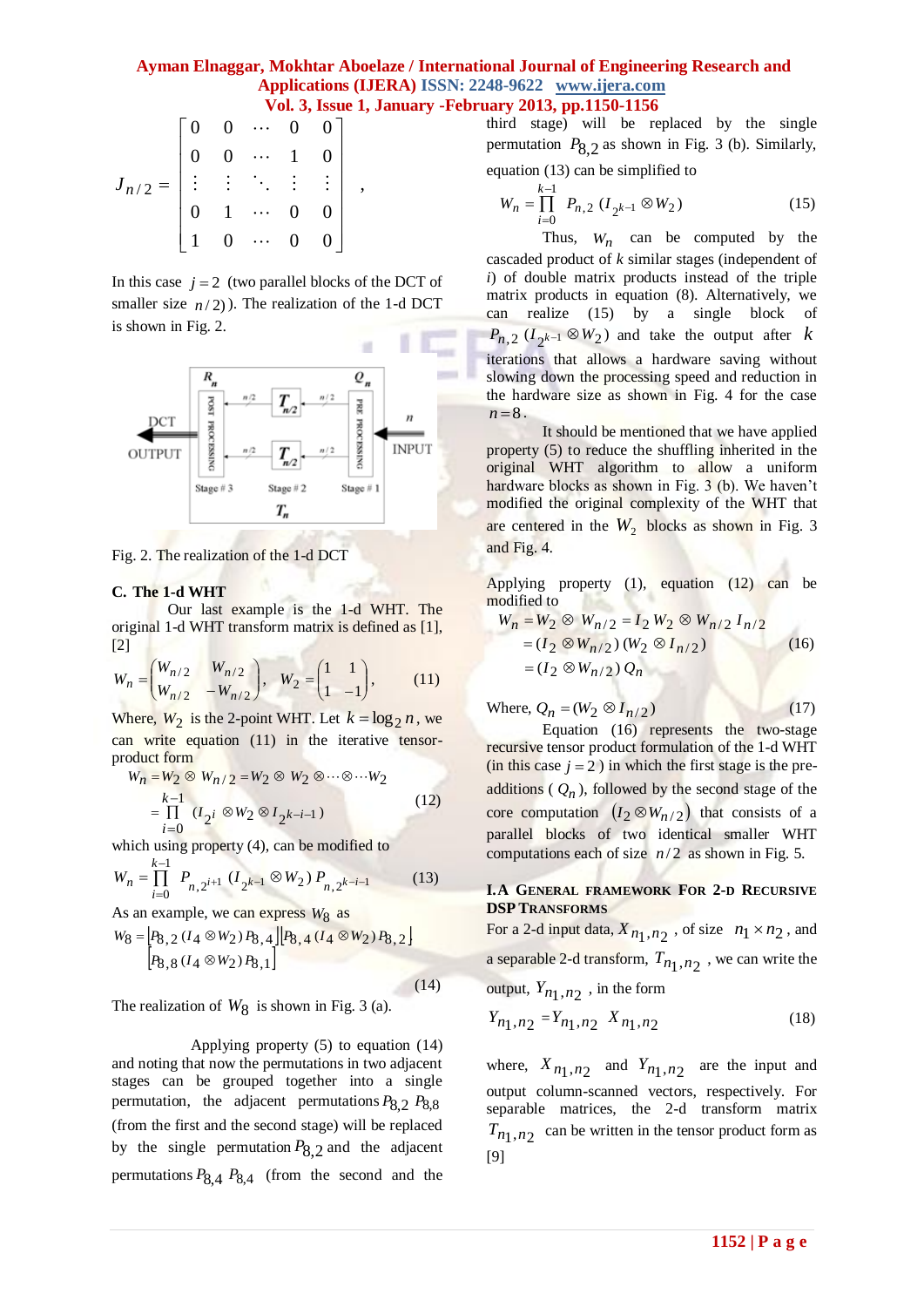



Fig. 4. The realization of the iterative 1-d WHT of size  $8/(W_8)$ 

Where  $T_{n_1}$  and  $T_{n_2}$  are the row and column 1d transforms, respectively as defined in (8). By replacing  $T_{n_1}$  and  $T_{n_2}$  by their corresponding values from equation (8) and



Fig. 5. The realization of the recursive 1-d WHT

Applying properties (1) to (4) to derive the 2-d recursive form

$$
T_{n_1,n_2} = (\widetilde{R}_{n_1,n_2})(I_{j^2} \otimes T_{n_1/2,n_2/2})(\widetilde{Q}_{n_1,n_2}) \quad (20)
$$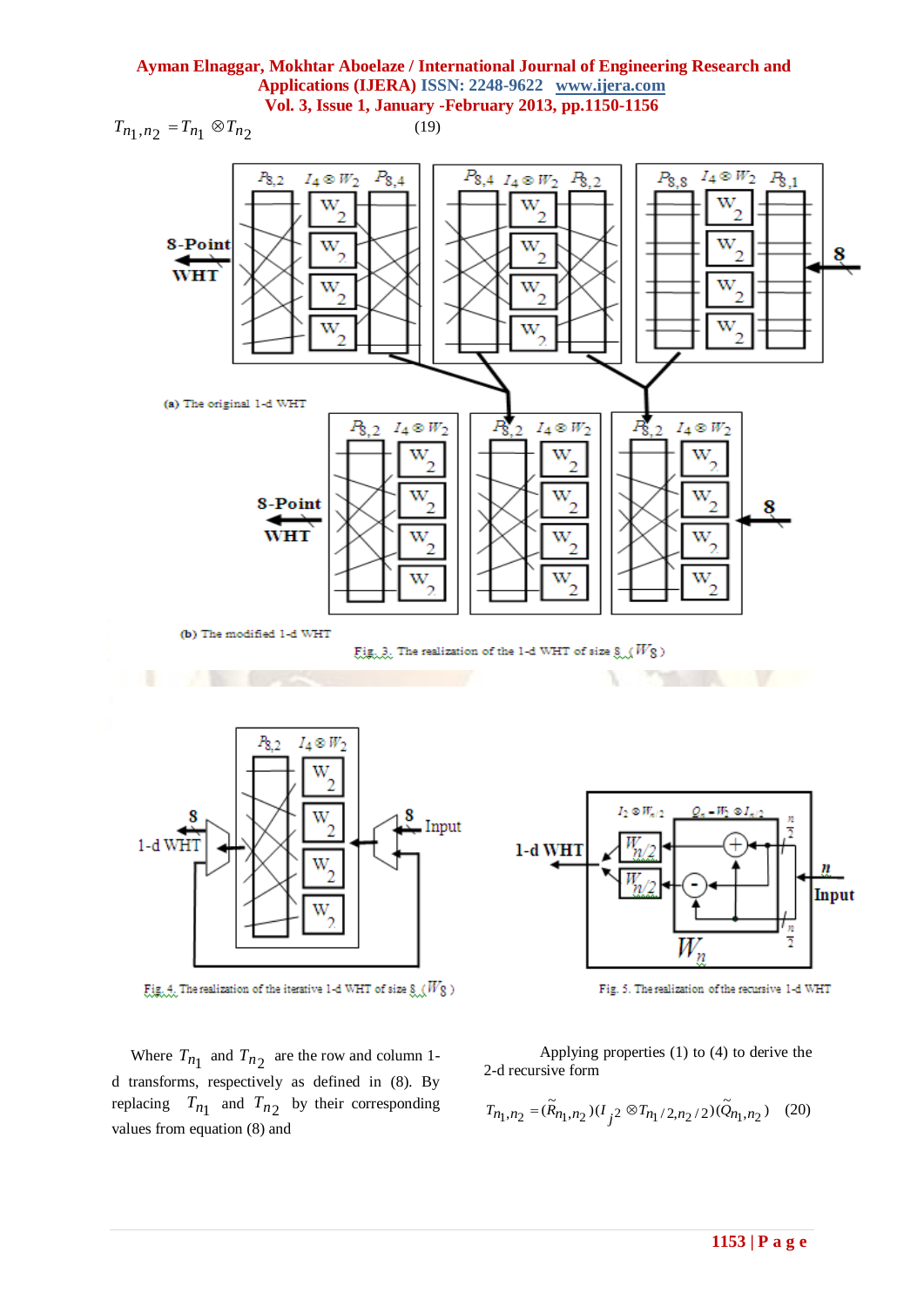Where,  $Q_{n_1,n_2}$  $\tilde{Q}_{n_1,n_2}$  and  $\tilde{R}_{n_1,n_2}$  $\widetilde{R}_{n_1, n_2}$  are the 2-d pre- and post-processing glue structure, respectively that combine  $j^2$  of the lower-order (smaller size) 2-d transform *Tn*1 / 2,*n*2 / 2 of dimension  $n_1$  / 2 ×  $n_2$  / 2.

### **A. The 2-d convolution**

Let  $n_1 = 2^{\alpha_1}$  and  $n_2 = 2^{\alpha_2}$ . Pratt [9] has shown that for an  $n_1 \times n_2$  input data image, the 2-d convolution output is given by

$$
q = C_{n_1, n_2} f \tag{21}
$$

Where,  $C_{n_1,n_2}$  is the 2-d convolution transform matrix; and *q* and *f* are the output and input columnscanned vectors, respectively of size  $n = n_1 n_2$ . Pratt has also shown that, for separable transforms, the matrix  $C_{n_1,n_2}$  can be decomposed into the tensor form

$$
C_{n_1, n_2} = C(n_1) \otimes C(n_2)
$$
 (22)

Where,  $C(n_1)$  and  $C(n_2)$  represent row and column 1-d convolution operators on *f*, respectively, as defined in  $(8)$  and  $(9)$ . From  $(9)$  and  $(22)$ , we can express the 2-d convolution matrix as a function of 1-d convolutions as follows [4]

$$
C_{n_1, n_2} = [R_1(I_3 \otimes C(n_1/2)Q_1] \otimes [R_2(I_3 \otimes C(n_2/2)Q_2)]
$$
\n(23)

Applying property (1), leads to  
\n
$$
C_{n_1, n_2} = [(R_1 \otimes R_2)((I_3 \otimes C(n_1/2)) \otimes ((I_3 \otimes C(n_2/2))(Q_1 \otimes Q_2)],
$$
\n
$$
= \widetilde{R} \widetilde{C}_{n_1, n_2} \widetilde{Q}.
$$
\n(24)

Where,

$$
\widetilde{R} = (R_1 \otimes R_2),
$$
\n
$$
\widetilde{C}_{n_1, n_2} = (I_3 \otimes C(n_1/2)) \otimes (I_3 \otimes C(n_2/2)),
$$
\n
$$
\widetilde{Q} = (Q_1 \otimes Q_2).
$$
\n(25)

Note that the matrix  $\tilde{C}_{n_1,n_2}$  contains the 1-d

convolutions matrices  $C(n_1 / 2)$  and  $C(n_2 / 2)$  in an involved tensor product expression. By applying property (2), we can write (24) as

$$
\dot{C}_{n_1, n_2} = ((I_3 \otimes C(n_1/2) \otimes I_3) \otimes C(n_2/2)), \tag{26}
$$

Applying property (4), yields to  $\tilde{c}$ 

$$
\tilde{C}_{n_1, n_2} = (P_{9(n_1-1), 3(n_1-1)}(I_9 \otimes C(n_1/2)P_{9(n_1/2), 3}) \otimes C(n_2/2)),
$$
\n(27)

Since the convolution matrix  $C(n/2)$  is of dimension  $[(n-1) \times n/2]$ , we can write  $C(n_2 / 2)$  as

$$
C(n_2 / 2) = I_{n_2 - 1} . C(n_2 / 2) . I_{n_2 / 2}
$$
 (28)  
Substituting (21) in (20) and applying property (1),  

$$
\widetilde{C}_{n_1, n_2} = (P_{9(n_1 - 1), 3(n_1 - 1)} (I_9 \otimes C(n_1 / 2))
$$

$$
P_{9(n_1 / 2), 3}) \otimes (I_{n_2 - 1} . C(n_2 / 2) . I_{n_2 / 2})
$$

$$
= (P_{9(n_1 - 1), 3(n_1 - 1)} \otimes I_{n_2 - 1})
$$

$$
(I_9 \otimes C(n_1 / 2) \otimes C(n_2 / 2))
$$

$$
(P_{9(n_1/2),3} \otimes I_{n_2/2}).
$$
\n(29)

Now, substituting (29) in (24) gives

$$
C_{n_1,n_2} = \tilde{\tilde{R}}(I_9 \otimes C_{n_1/2,n_2/2}) \tilde{\tilde{Q}} , \qquad (30)
$$

Where,  $C_{n_1/2, n_2/2} = C(n_1 / 2) \otimes C(n_2 / 2)$ is the lower order 2-d convolution matrix for an  $n_1/2 \times n_2/2$ input image,  $\tilde{\tilde{\alpha}}$  $\widetilde{Q} = (P_{9(n_1/2), 3} \otimes I_{n_2/2}) (Q_1 \otimes Q_2)$  and  $R_1 \otimes R_2 (P_{9(n_1-1)}3(n_1-1) \otimes I_{n_2-1})$  $\tilde{\vec{R}} = (R_1 \otimes R_2)(P_{9(n_1-1)},3(n_1-1) \otimes I_{n_2-1})$ are the new 2-d pre- and post-additions, respectively. Equation (30) represents the recursive 2-d convolution algorithm. In this case we use 9 (  $j^2 = 3^2 = 9$  of the lower-order  $C_{n_1/2, n_2/2}$ convolution blocks in parallel to generate the higher order  $C_{n_1, n_2}$  convolution as shown before in Fig. 6.



### **B. The 2-d DCT**

Since the DCT matrix is separable, the 2-d DCT for an image of dimension  $n_1 \times n_2$  can be computed by a stage of  $n_2$  parallel 1-d DCT computations on  $n_1$  points each, followed by another stage of  $n_1$  parallel 1-d DCT computations on  $n_2$  points each. This can be represented by the matrix-vector form

$$
X = T_{n_1, n_2} x, \tag{31}
$$

Where  $T_{n_1,n_2}$  is the 2-d DCT transform matrix for an  $n_1 \times n_2$  image, *X* and *x* are the output and input column-scanned vectors, respectively. By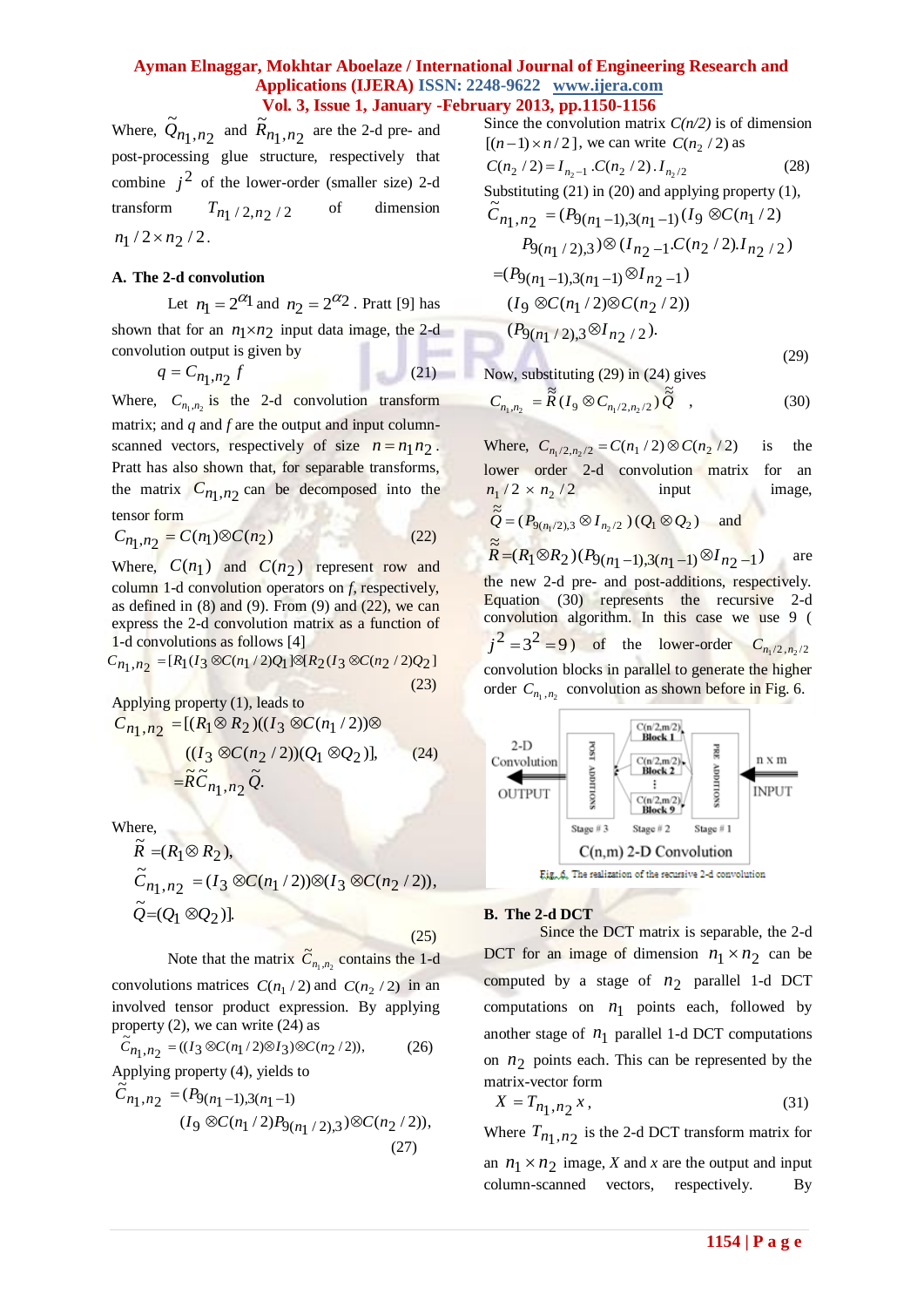substituting  $(10)$  in  $(31)$ , we have

$$
X = (T_{n_1} \otimes T_{n_2}) x. \tag{32}
$$

By further manipulation of equation (32) in a similar way to that we did to (23) of the 2-d convolution, we can write  $(23)$  as [3]

$$
X = (\widetilde{R}_{n_1, n_2} (I_4 \otimes T_{n_1/2, n_2/2}) \widetilde{Q}_{n_1, n_2}) x (33)
$$
  
Where,  

$$
\widetilde{Q}_{n_1, n_2} = (P_{2n_1, 2} \otimes I_{n_2/2}) Q_{n_1, n_2}
$$
, and  

$$
\widetilde{R}_{n_1, n_2} = R_{n_1, n_2} (P_{2n_1, n_1} \otimes I_{n_2/2})
$$
.

Equation (33) represents the truly recursive 2-d DCT in which  $Q_{n_1,n_2}$  and  $R_{n_1,n_2}$  are the preand post-processing glue structures, respectively, that combine  $2^2 (j^2 = 2^2 = 4)$  identical lowerorder 2-d DCT modules each of size  $n_1/2 \times n_2/2$  in parallel, to construct the higher order 2-d DCT of size  $n_1 \times n_2$ .  $\tilde{Q}_{n_1,n_2}$  and  $\tilde{R}_{n_1,n_2}$  $\tilde{R}_{n_1,n}$ 

### **II. A GENERAL FRAMEWORK FOR M-D RECURSIVE DSP TRANSFORMS**

We can extend the steps in deriving recursive formulae of the 1-d and the 2-d transforms to the multidimensional case. For an m-d transform  $T_{n_i}$ , The general form will be

$$
\bigotimes_{i=1}^{m} T_{n_i} = \hat{R}(I_{j}m \bigotimes_{i=1}^{m} T_{n_i/2})\hat{Q}
$$
 (34)

Where,  $\hat{Q}$  and  $\hat{R}$  are the m-d pre- and postprocessing glue structures that combine  $j^m$ parallel blocks of the lower-order m-d transforms of size  $T_{n_i/2}$ .

#### **A. The m-d WHT**

We can extend the 2-d WHT derivation to the *m*-d case. From (12) and (34), the *m*-d WHT can be written in the tensor product form

$$
X = (W_{n_1} \otimes W_{n_2} \otimes \cdots \otimes W_{n_m}) x
$$
  
= 
$$
(\otimes W_{n_i}) x
$$
  
= 
$$
\cdots (35)
$$

Where,  $(W_{n_1} \otimes W_{n_2} \otimes \cdots \otimes W_{n_m})$  is the *m*-d WHT transform matrix for an *m*-d input,  $W_{n_i}$  is the 1-d WHT coefficient matrix for an input vector of length  $n_i$  as defined in (16), *X* and *x* are the output and input column-scanned vectors, respectively.

Using properties  $(1)$  to  $(4)$ , we can write  $(35)$  in the form [2]

$$
X = [\hat{R} (I_{2^m} \overset{m}{\underset{i=1}{\otimes}} W_{n_i/2}) \hat{Q}] x , \qquad (36)
$$

Where  $\bigotimes_{i=1}^{8} W_{n_i/2}$ *i W*  $=$  $\otimes$   $W_{ni/2}$  is the lower order *m*-d WHT and

$$
\hat{Q} = \left(\prod_{i=1}^{m-1} \left(P_{u_1, u_2} \underset{k=1}{\overset{\otimes}{\otimes}} I_{u_3}\right)\right) \left(\prod_{i=1}^{m} Q_i\right) ,
$$
\n
$$
\hat{R} = \prod_{i=1}^{m-1} \left(P_{w_1, w_2} \underset{l=i}{\overset{\otimes}{\otimes}} I_{w_3}\right) ,
$$
\n
$$
u_1 = 2 \prod_{j=1}^{m-i} n_j , u_2 = 2 , u_3 = \frac{1}{2} \prod_{j=1}^{i} (n_{m-j+1}),
$$
\n(37)

$$
w_1 = \frac{1}{2} \prod_{k=1}^{i} (n_k), w_2 = \prod_{k=1}^{i} (n_k), w_3 = \frac{1}{2} \prod_{j=i+1}^{i} (n_j),
$$

 $Q_i$  is the 1-d pre-processing as defined by (17). Equation (37) extends our results by showing that a large *m*-d WHT can be computed from a single stage of smaller *m*-d WHTs.

#### **III. CONCLUSIONS**

In this paper, we presented a general approach for decomposing higher order (longer size) multidimensional  $(m-d)$  architectures from  $2^m$ lower order (shorter sizes) architectures. We have shown several examples for the 1-d and 2-d common transforms such as linear convolution, DCT, and WHT. We have extended our results to cover the m-d case as well. The objective of our work was to derive a unified framework and a design methodology that allows direct mapping of the proposed algorithms into reconfigurable architectures. The resulting circuits have very simple modular structure and regular topology that can be mapped directly to FPGAs.

#### **REFERENCES**

- E. Cetin, O. N. Gerek, and S. Ulukus, "Block Wavelet Transforms for Image Coding," *IEEE Trans. on Circuits and systems for Video Technology,* Vol. 3, pp. 433-435, 1993.
- 2. Elnaggar, Mokhtar Aboelaze, "A Scalable Formulation for 2-D WHT," *Proc. of the IEEE International Symposium on Circuits and Systems (ISCAS' 2003),* pp IV484- IV487, Thailand, May 2003.
- 3. Elnaggar, H. M. Alnuweiri, "A New Multi-Dimensional Recursive Architecture for Computing The Discrete Cosine Transform," *IEEE Transactions on Circuits and Systems for Video Technology*, Vol. 10, No. 1, pp. 113-119, February 2000.